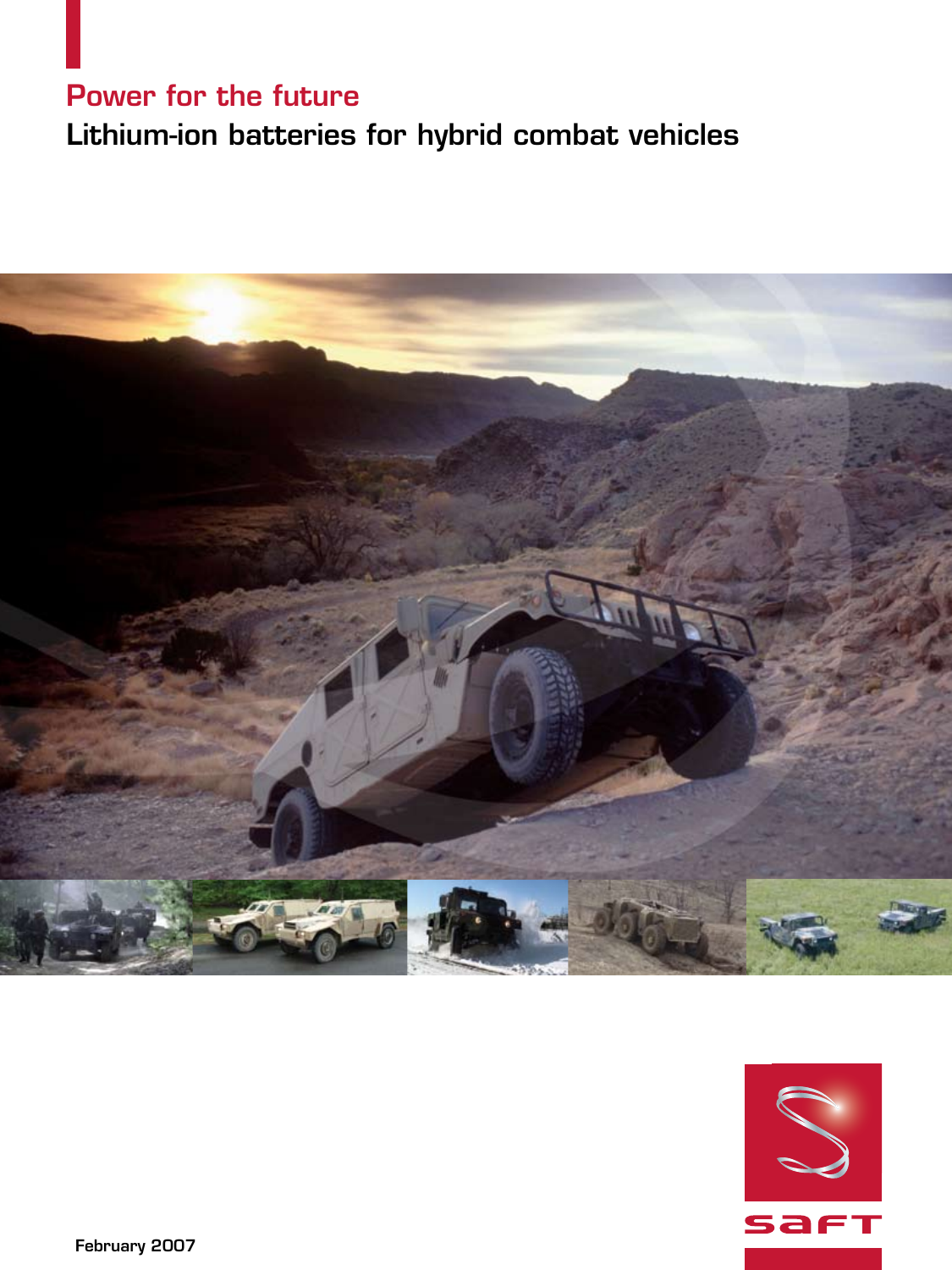

### **Enabling hybrid vehicle technology now**

Hybrid technology is essential for mission success. Where missions and lives are at stake, you need systems designed specifically for the combat environment. Saft's batteries can support the future requirements of highpower systems including, hybrid propulsion, silent watch operations, exportable powers and directed energy. Saft makes the hybrid possibilities of tomorrow, a reality today.

# **Saft. Technology today.**

### The U.S. military's choice for hybrid power

The superior performance of Saft's Li-ion batteries has made them the clear choice for the U.S. military. Saft has been selected to provide batteries for the U.S. military's Future Combat Systems program. Saft batteries are powering several hybrid military demonstrator vehicles, including:

- BAE Systems' (formerly United Defense) Non Line of Sight Cannon (NLOS-C) and Lancer
- Carnegie-Melon National Robotics Engineering Center's **Crusher**
- General Dynamics Land Systems' Reconnaissance Surveillance Tactical Vehicle (RSTV) and Advanced Hybrid Electric Drive (AHED 8x8) Vehicle
- U.S. Army TACOM/DRS's hybrid-electric High Mobility Multi-Purpose Wheeled Vehicle (HMMWV)

### Optimized for military capabilities

You need reliable, powerful and rugged solutions that will perform under the most challenging circumstances. Saft's high-performance, high-power batteries meet the military's requirements for high-demand systems. Commercial products simply won't perform in battlefield



conditions. Saft uses the most advanced technology available to develop battery systems that perform above and beyond commercial product capabilities.

### Designed, developed and manufactured in the U.S.

From our Space and Defense R&D Center for Excellence in Cockeysville, MD, to our Valdese, NC plant, the largest provider of Primary Lithium batteries for the military, Saft's battery systems are proudly produced in the U.S. From cells to batteries, to the integrated systems that support them, Saft provides a total solution for your energy needs.

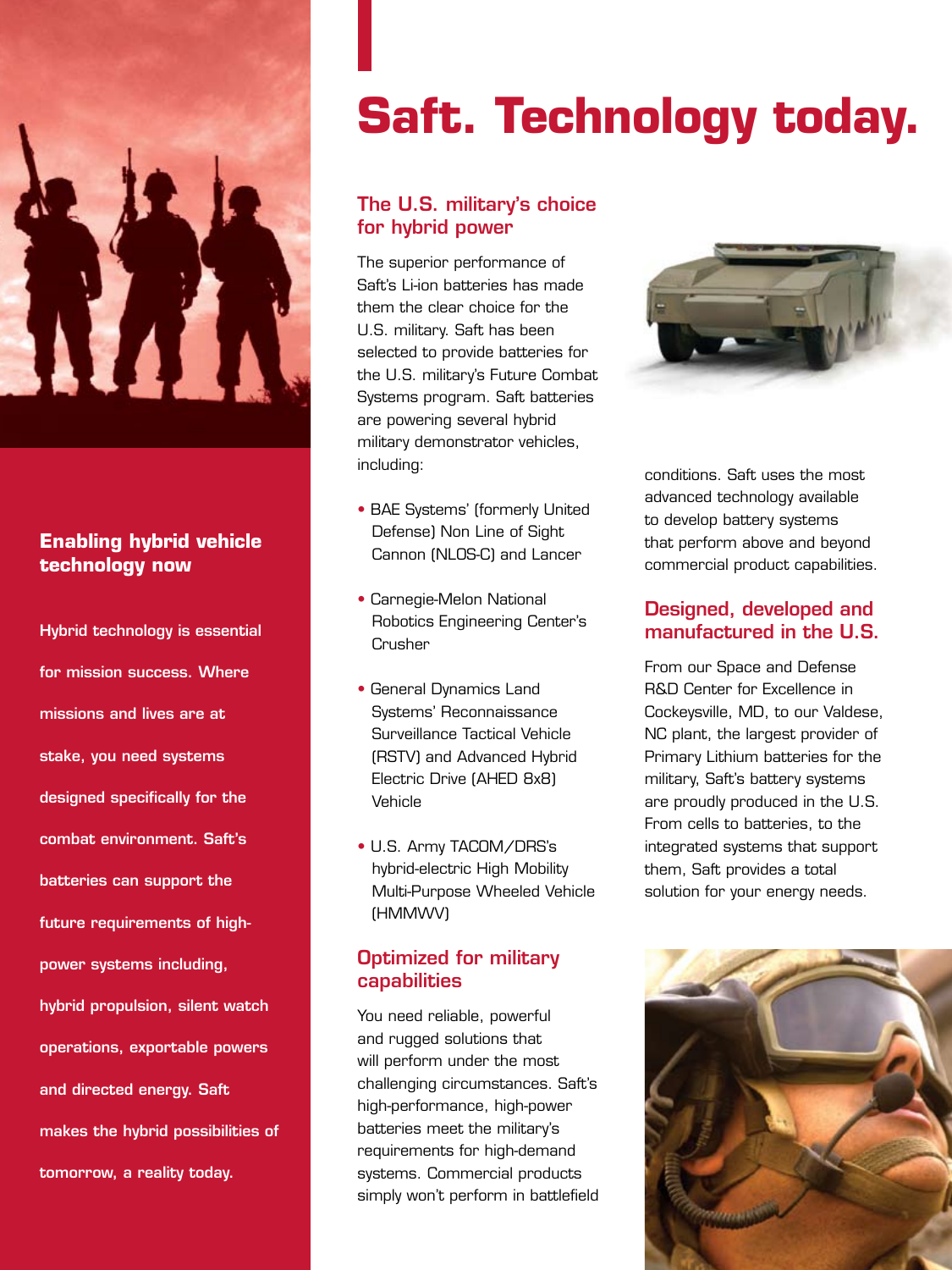# **Powering the systems of tomorrow**

### **Proven performance for U.S. military applications**

Saft has also been selected to provide the battery for Lockheed Martin's F-35 Joint Strike Fighter, as well as Raytheon's Active Denial System. Regardless of the architecture, Saft has the technology and manufacturing know-how to provide the right battery for your energy storage needs.



### **SPECIFIC POWER/SPECIFIC ENERGY OF RECHARGEABLE CELLS**

### Technology leaders

With over 10 years of experience researching and developing Li-ion battery technology, Saft has developed the right technology that will enable a seamless transition to hybrid electric combat vehicles. Li-ion technology provides lighter weight and faster charge times, both crucial for hybrid vehicle performance. Saft's research and development activities are on-going and we continue to improve our battery technologies.

### Partners in your success

Saft is committed to developing partnerships with its customers so that we can provide the integrated systems to support your missions. We pride ourselves on the close working relationships we've developed with our military partners, which have enabled us to deliver superior products and services that often exceed their requirements and expectations.

### Whatever your mission

Saft's Li-ion batteries provide the power necessary to support hybrid combat vehicles, with the reliability required for mission success. Our Li-ion batteries surpass the competition with more energy per volume and the longest life system.



#### **Saft batteries are:**

- Light weight
- Rugged
- Compact
- Efficient
- Transportable
- Long-life
- High-power
- Require no maintenance